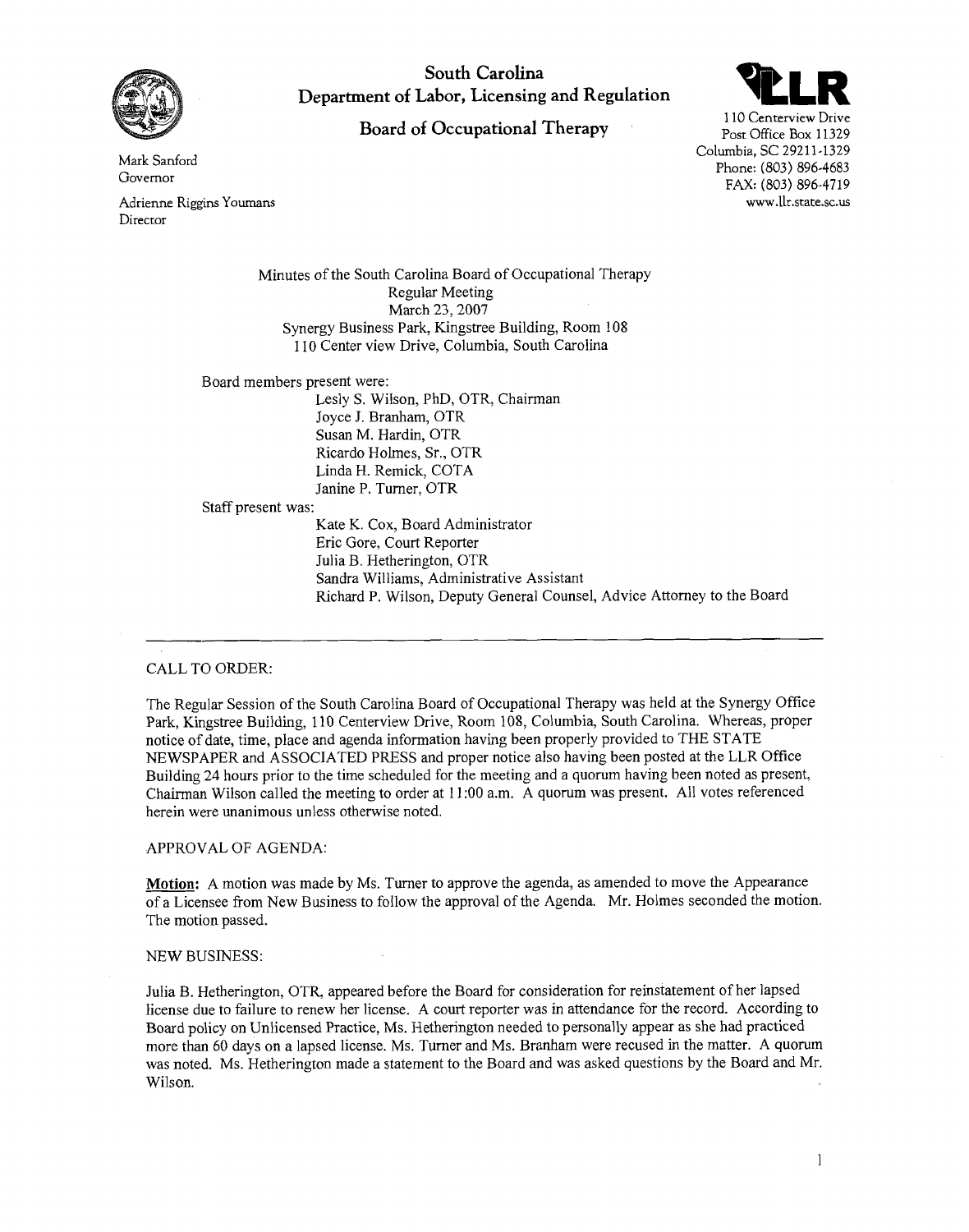Board Meeting Minutes March 23, 2007 Page 2

**Motion:** A motion was made by Mr. Holmes to go into Executive Session. Ms. Remick seconded the motion. The motion passed.

**Motion:** A motion was made by Ms. Remick to come out of Executive Session and return to Open Session. Ms. Hardin seconded the motion. The motion passed.

**Motion:** A motion was made by Ms. Hardin for the Board to issue Ms. Hetherington a Final Order with a public reprimand regarding unlicensed practice. It was noted there would be no fine or other sanction in this matter. Ms. Remick seconded the motion. The motion passed. Mrs. Cox noted Ms. Hetherington will be reinstated from temporary licensure to full licensure.

# APPROVAL OF MINUTES:

**Motion:** A motion was made by Ms. Turner to accept the November 3,2006 minutes as printed. Mr. Holmes seconded the motion. The motion passed

# CHAIRMAN'S REMARKS:

Chairman Wilson thanked everyone for their attendance and reserved any remarks for later in the meeting.

#### REPORTS:

#### Administrator's Report:

Mrs. Cox reported the licensee totals to date are 1,13 1 licensed occupational therapists and 448 licensed occupational therapy assistants for a total of 1,579 licensees. She reported that four complaints have been investigated for reporting to the Board in FY 06 - 07.

Mrs. Cox reported the on-line renewal was very successful and the Board received numerous compliments on the availability of the on-line renewal and the prompt receipt of the renewal cards. She reminded the Board that the Random Audit of Continuing Education (CE) for licensees will be in late May 2007. The Board asked Ms. Branham, Mr. Holmes, and Ms. Hardin to serve as the audit committee. Mrs. Cox reviewed the Random Audit of Continuing Education (CE) process and the verification of audited licensees' National Board of Certification in Occupational Therapy's (NBCOT) certification. Mrs. Cox reported the NBCOT credential bank will not be available for use by their certificants until May or June of 2007 and reported that NBCOT will not verify the hours submitted to the credentials bank.

Ms. Cox also reviewed the on-line services available to the Board and the on-line services that are being developed for the Board.

## Financial Report:

Mrs. Cox stated that the Financial Report is provided as information. She noted for the record revenue is collected biennially and is expended over a two-year period.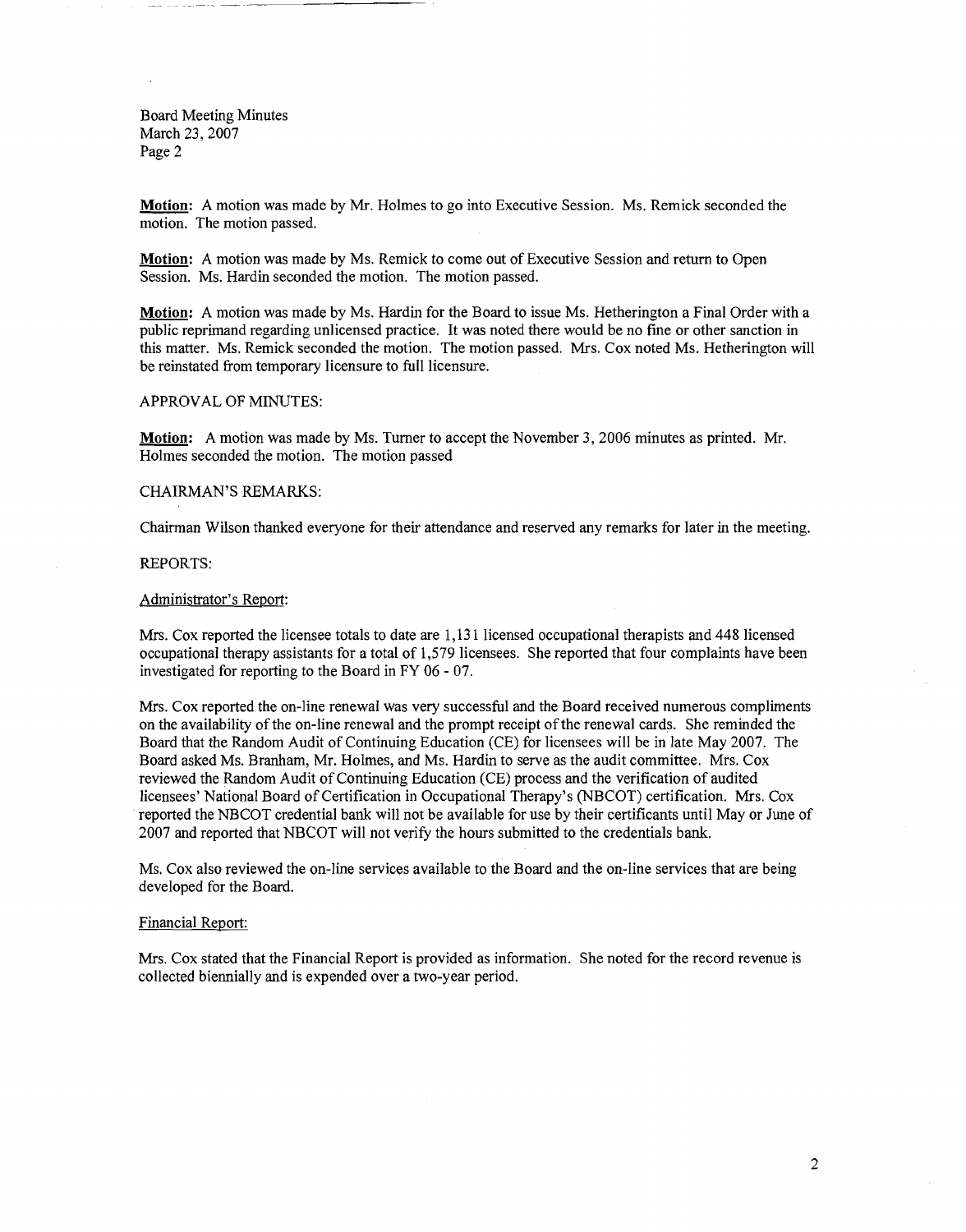Board Meeting Minutes March 23,2007 Page 3

## LEGAL:

Mr. Wilson reviewed the statement he prepared for the Board to use to explain the South Carolina Supreme Court's decision on the Physical Therapy Practice Act in regards to physician owned physical therapy services or POPTS. He stated the Occupational Therapy Practice Act does not have language within the Act regarding physician owned services that would affect the practice of occupational therapy.

## DISCIPLINARY ISSUES:

Mrs. Cox presented the Investigative Review Committee's (IRC) report concerning one disciplinary issue.

**Motion:** A motion was made by Ms. Turner to accept the IRC's recommendation on Case Number 2006-6 for Formal Complaint. Ms. Hardin seconded the motion. The motion passed.

## UNFINISHED BUSINESS:

There was no unfinished business.

#### NEW BUSINESS CONTINUED:

Dr. Wilson discussed her presentation in Alabama on the impaired practitioner. She introduced the need for the writing of a Board policy regarding impaired practitioners. Discussion followed. Ms. Turner said she would assist in drafting the policy with Dr. Wilson. Dr. Wilson asked the Board to consider any other needs for policy statements.

Mr. Wilson opened the floor for nominations for officers for the Board. For Board Chairman Ms. Turner nominated Dr. Wilson. Ms. Remick seconded the nomination. Dr. Wilson was elected by acclamation. For Board Vice Chairman Ms. Remick nominated Mr. Holmes. Ms. Hardin seconded the nomination. Mr. Holmes was elected by acclamation.

#### DISCUSSION TOPICS:

Dr. Wilson discussed writing articles on a quarterly basis for the South Carolina Occupational Therapy Association's newsletter, the *Script.* Articles regarding licensure, continuing education, impaired practitioners, and information for students and supervisors in the field were discussed. Board members were asked to participate in writing the articles for future *Script* publications. Ms. Turner suggested the Board policies could be printed periodically in the *Script.* 

Ms. Turner discussed the need for a table of contents to be made for the Board's policy statements. Mrs. Cox said she would make a table of contents for the Board's Position Statements as well as a table of contents for the Board's Policies and Procedures .

#### PUBLIC COMMENTS:

There was no public comment.